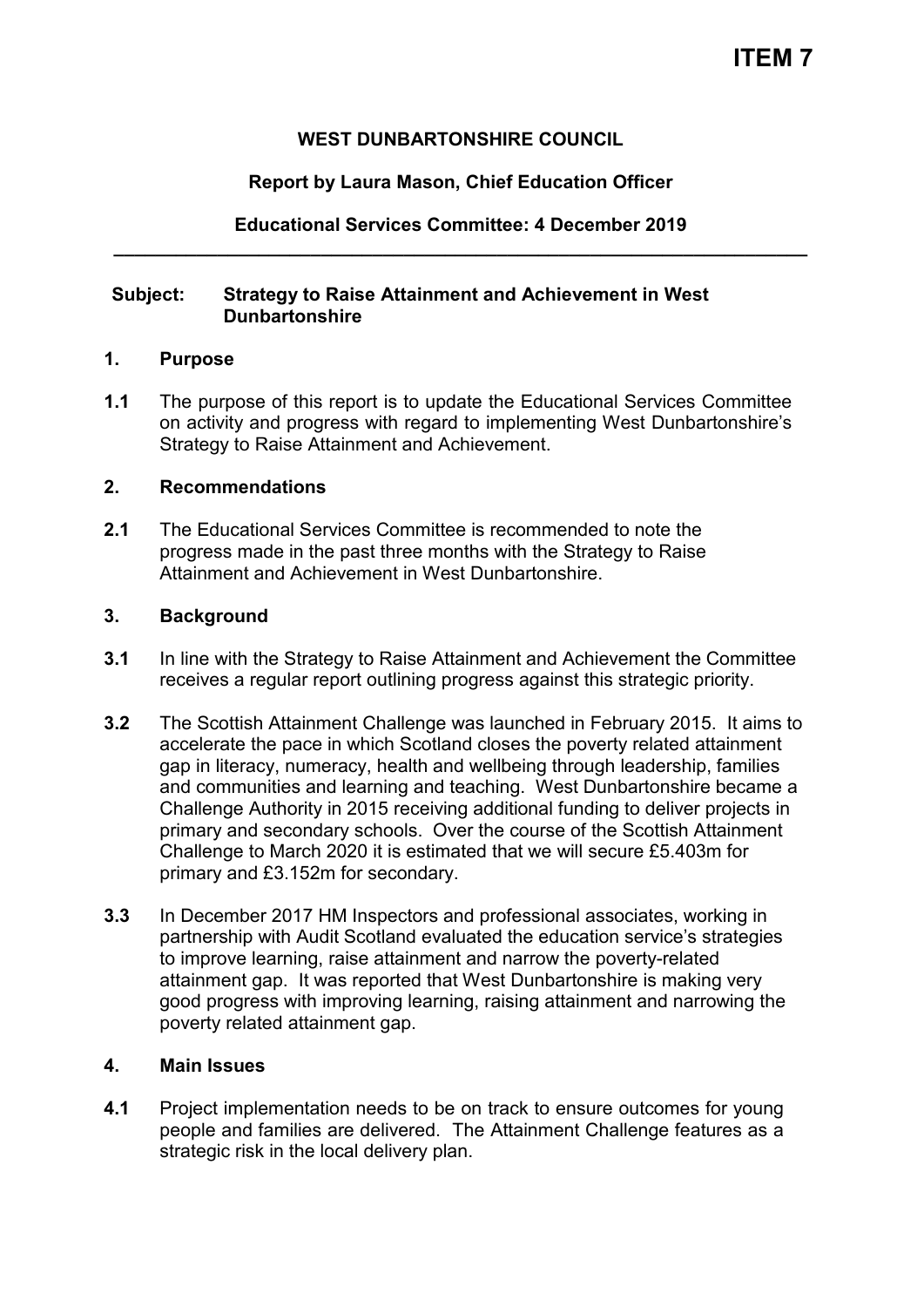- **4.2** The funding stream for the Attainment Challenge funding has been confirmed till March 2021. There is no guarantee of continued funding post 2020/2021.
- **4.3** In September an annual highlights and challenges report was submitted to Scottish Government reporting on project progress and budget spend. (Appendix 1).

#### **4.4** Primary School Attainment Challenge Projects

#### **4.4.1** Early Level Play and Learning

The holistic approach to learning at early level to ensure the continuous provision of child centred learning experiences which support children's cognitive, social and emotional development is well embedded. The task based approach to professional learning supports early learning practitioners and teachers to have a deeper understanding of play based learning. Evidence from improvement visits and inspections show that play based approaches are embedded across all schools and early learning and childcare centres. Monitoring the quality of delivery to support meeting the needs of learners using play based approaches continues to be a priority.

#### **4.4.2** Literacy

Literacy co-ordinators attended professional learning sessions delivered by the Attainment Advisor and depute principal psychologist. The sessions focused on managing the literacy curriculum to raise attainment and narrow the gap. Staff considered effective ways to deliver the reading curriculum and develop teacher skill in the teaching of reading.

## **4.4.3** Maths and Numeracy

All headteachers participated in professional learning sessions on mastery approaches to learning as the next phase of the maths strategy. The mastery approach supports children to be secure in their learning and understanding of maths concepts and skills before moving on to another aspect of learning in maths. Teaching staff at similar stages and across sectors are engaged in professional learning in mastery to support improved transition from primary to secondary. In November, West Dunbartonshire staff led professional learning sessions on active approaches to maths and numeracy and holisitic assessments in maths at the West Partnership Maths Conference in South Lanarkshire

## **4.4.4** Health and Wellbeing

 In September, the secondary schools worked with Educational Service's Health Development Officer to promote Suicide Prevention Week. Resources and learning materials were distributed to schools. West Dunbartonshire's Health Improvement Team attended at schools providing pop up stalls sharing information on mental health issues in schools. Representative staff from each secondary school attended Applied Suicide Intervention Skills Training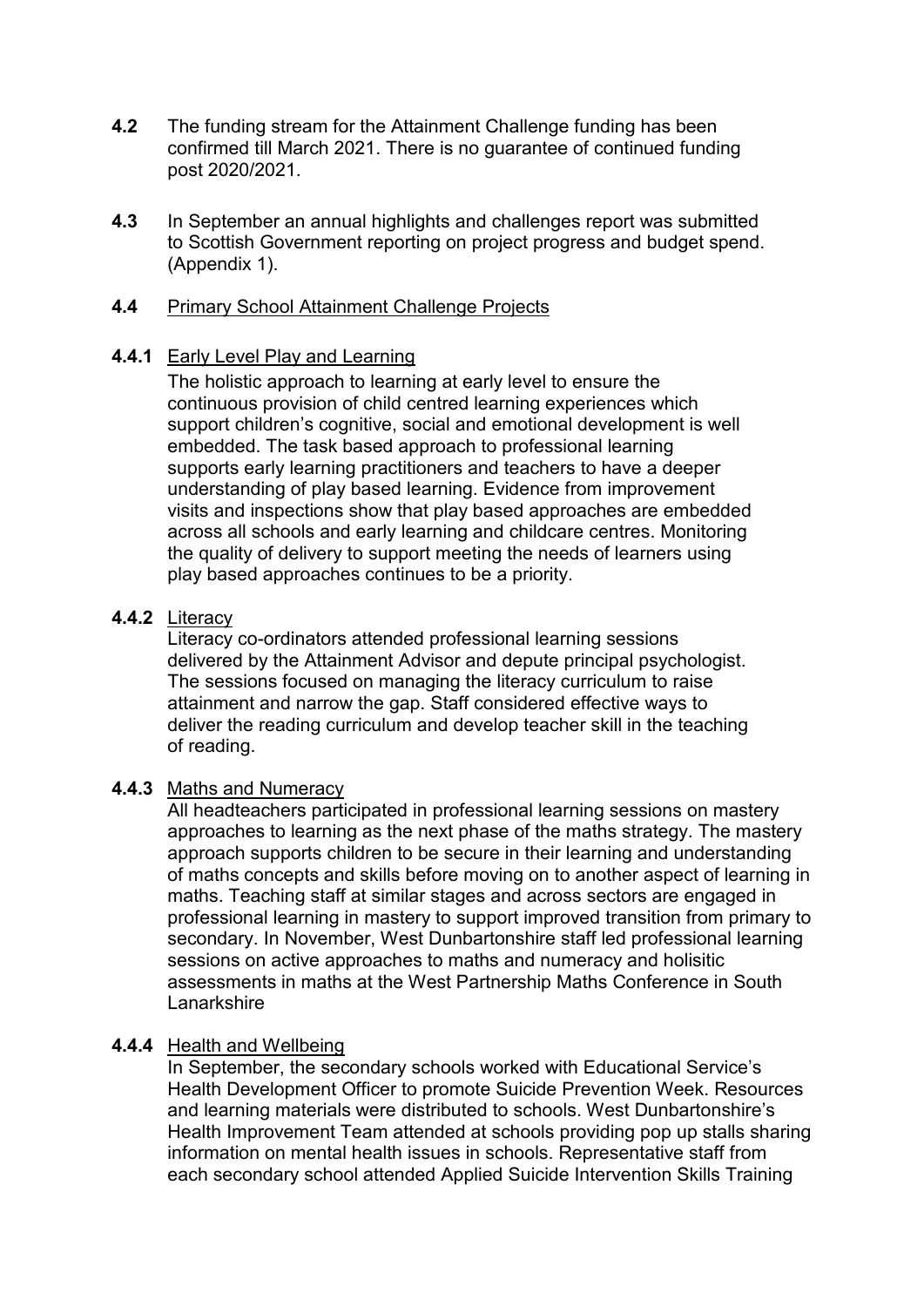(ASIST) in August. ASIST aims to support helpers (anyone in a position of trust) to become more willing, ready and able to recognise and intervene effectively to help persons at risk of suicide. The training delivered over two days involved practical workshops including scenarios, observation and discussion.

In October, schools were encouraged to promote World Mental Health Day as another opportunity to share the messages around positive mental health. The NHS film 'Every Mind Matters' was provided for schools to use. A transition and mental well being programme called College Connect started in October. The Scottish Association of Mental Health are delivering the programme to young people, parents/carers, school and college staff from West College Scotland and our high schools. The programme aims to support transition from school to college, as well as building the capacity of those around the young person, to support mental health and wellbeing.

**4.4.5** Collaborative Action Research / School Improvement Partnerships In 2015 the School Improvement Partnership Programme was launched in West Dunbartonshire focusing on improving attainment in primary 4 and primary 7. Since 2015 West Dunbartonshire has raised attainment in Numeracy by 14% for P4 and 10% for P7 as part of the Scottish Attainment Challenge. A range of interventions has impacted on this, one being practitioners engaging in Collaborative Action Research projects with a heightened focus on using data to plan improvement linked to theories of research. The success of this approach was extended to our early years practice using a local model based on the principles of Collaborative Action Research. Conditions for collaboration to systems level improvement have been scaled up since 2015. A new model of school improvement was introduced in August 2018 led by an Enhanced School Improvement Team (ESIT) comprising 10 headteachers. This work has been shared as a model of good practice on Scottish Government's National Improvement Hub. In October, Professor Mel Ainscow and Professor Christopher Chapman from Glasgow University visited the authority to meet with early years practitioners and teachers, probationer teachers, headteachers and class teachers engaged in improvement partnerships and research projects. As a result, the work of West Dunbartonshire will be developed as a case study of effective practice.

## **4.5** Secondary Attainment Challenge Projects

## **4.5.1** Multi Agency Hub

Over 100 staff are fully trained in Nurture principles and approach. Nurture approaches are now delivered as an integral part of the health and well being programme across 2 secondary schools. Nurture groups are established in four out of the five secondary schools. Pupils and staff report that as a result of Nurture Groups young people are better engaged, have increased attendance, an increased readiness to learn and improved timekeeping when moving to and from classes. Staff report that the Multi-Agency Hubs have enhanced the nurturing and inclusive culture of the schools. Staff report that "classes are more settled", staff feel "better able to manage stressful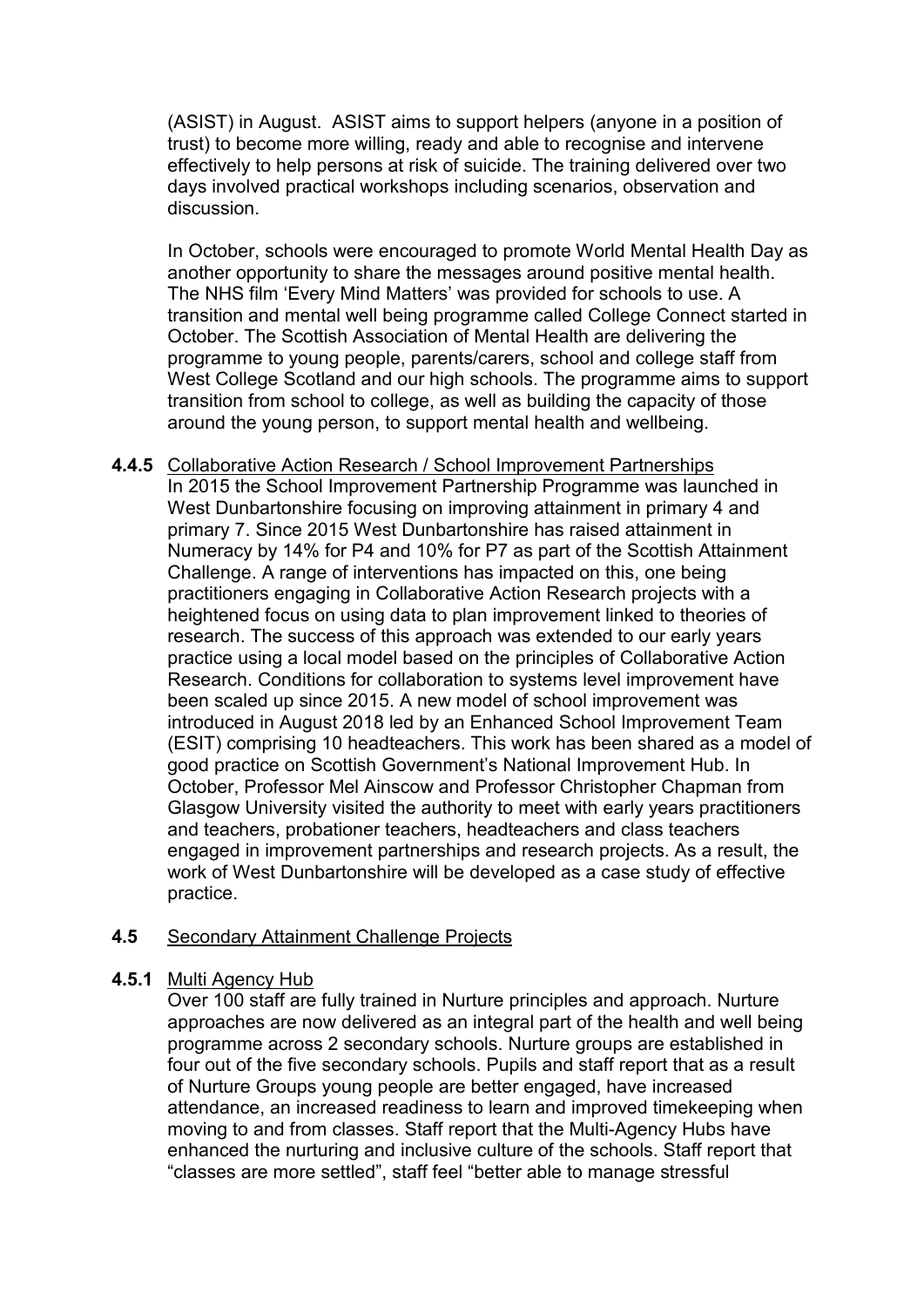situations" and the "learning environment is better". An authority report on Nurture states that staff are more aware of what a nurturing approach looks like in practice and have a better understanding of how a child's circumstances can impact on their behaviour within the classroom. The report confirms that young people say that they feel supported, valued and safe and value additional support that is put in place for them.

In Clydebank High as a result of increased parental learning opportunities a number of parents have achieved the following qualifications:

18 parents have achieved SCQF Level 3 Technology

19 parents have achieved SCQF Level 4 Technology

18 parents have achieved 'Introduction to Psychology'

13 parents have achieved 'English as an Additional Language'

## **4.5.2** Skills Academies

Vale of Leven Academy reports that a pattern of continuous improved attainment, attendance and engagement is emerging within the Skills Academy. The uptake for the hairdressing course since year 1 has increased by 108% with all students achieving an award. There are no exclusions or referrals to pupil support for pupils participating in the course. The School of Dance is following a positive trend with 100% increase in course uptake in one year as well as increased attendance in comparison to the whole school attendance rates.

A survey has been conducted with pupils about their wider course offering. Feedback is very positive:

- Improved confidence 93%
- Motivated to learn more about the subject 100%
- Motivated to work harder in other subjects 68.7%
- Improved fitness 93%
- Improved resilience 89%
- Improved attendance 82%

## Pupil comments :

"The reason I chose Cosmetology was because I wasn't having a good time in any of my old classes and this class caught my eye. The atmosphere in the salon is always positive. If you've had a bad day and you come into the salon, your mood with be lifted right away. Mrs O'Donnell is a great teacher and is always lovely. She enabled us to do the employability award which is good for people who want to work in a salon as it teaches you everything you need to know from health and safety to dealing with real life situations. The employability award gives us an extra qualification you wouldn't normally get. We also get work experience as we go out to a local salon and help. Not only are we always on the go but were also able to go to hair and beauty shows outwith the school. Going to these shows gives us an idea of how professionals work and what they do. The school show was Little Shop of Horrors. I was lucky enough to be a part of the cast. Not only was I performing but I was able to help with makeup as I knew what the characters looked like and how they were to be portrayed. Overall the salon is a great place to be"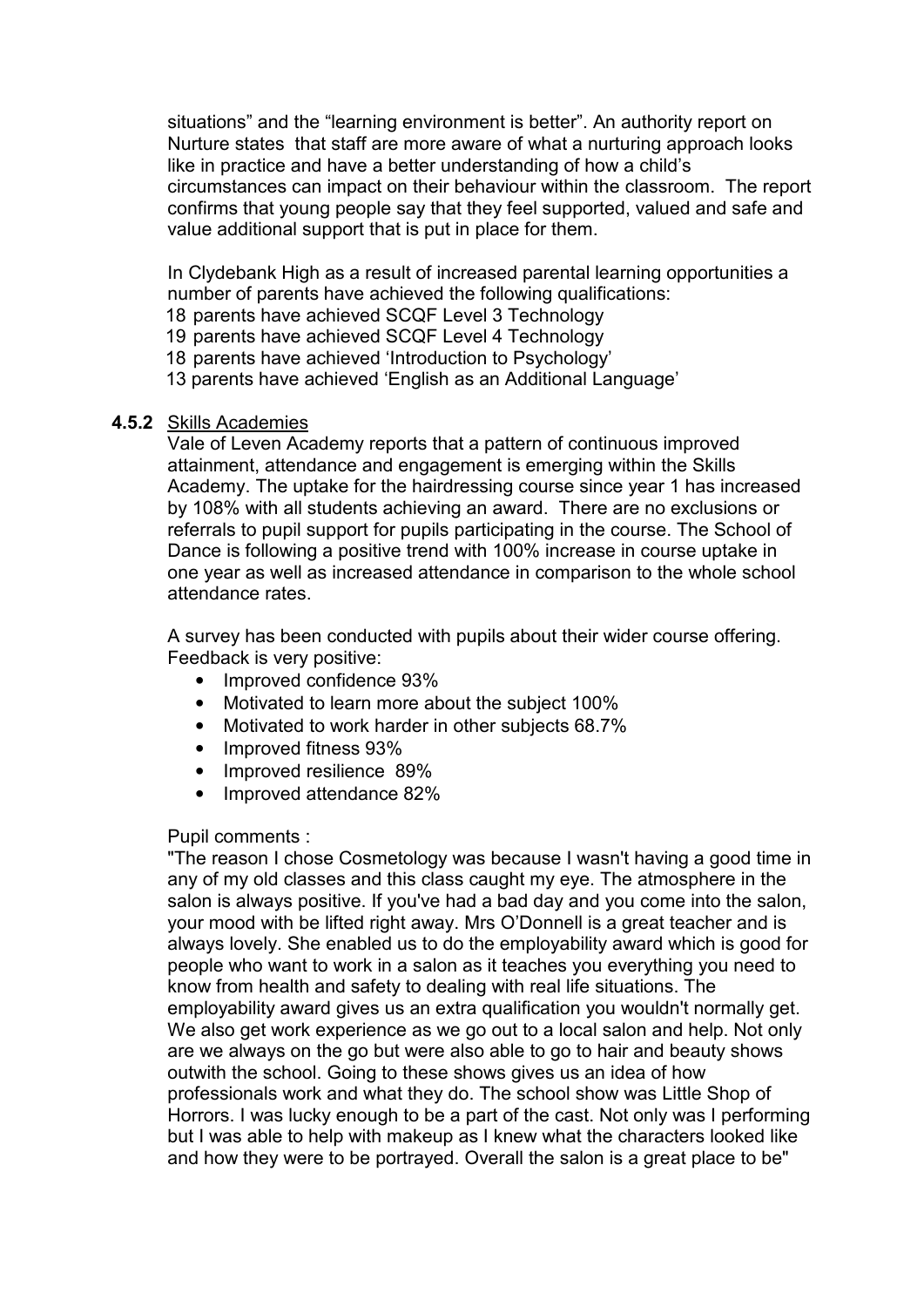"I had a lot of problems with my confidence but I believe School of Dance has helped with me being more confident and has also brought me friends."

# **4.6** Upstream Battle Conference

A pupil conference raising awareness of the source of litter in the River Clyde and the effects on marine life was held in Clydebank Town Hall in November. All schools sent 2 pupils as leaders of Upstream Battle for each school. The programme integrated expressive arts, information sessions and workshops to launch the schools campaign in West Dunbartonshire. The conference was delivered in partnership with Keep Scotland Beautiful. Pupils in Dumbarton Academy and Braehead have produced digital images and a film to promote the message:<https://vimeo.com/365299971>(password is: upstream) and [https://www.youtube.com/watch?v=BuOOMpgUmUI.](https://www.youtube.com/watch?v=BuOOMpgUmUI) The film has been entered into the Charity Film Awards. The winner is decided by public vote, which opened on 24<sup>th</sup> October. Keep Scotland Beautiful hope this will promote the film to a wider audience and allow the film to receive the recognition it deserves. Voting closes on 1<sup>st</sup> December.

# **4.7** Attainment Programme

The Chief Education Officer and Senior Education Officers conducted Leadership for Learning visits to all mainstream and specialist secondary schools between September and November. The visits are part of the authority's Improvement Framework to review progress with raising attainment, improving learning and narrowing the poverty related attainment gap.

## **5 People Implications**

**5.1** The additional funding from Scottish Government has supported the secondment of officers and teachers assigned to raise attainment and narrow the poverty related attainment gap. Exit strategies are being developed prior to funding streams ending in 2020.

## **6 Financial and Procurement Implication**

- **6.1** For primary challenge projects we have claimed part year costs of £0.461m to September 2019. For secondary challenge projects we have claimed part year costs of £0.529m to September 2019.
- **6.2** As indicated in the table below it anticipated that the full award of £2.043m in 2019/20 will be spent.

|         | <b>Primary</b><br>actual exp | <b>Secondary</b><br>actual exp | Total<br>actual exp | Award      |
|---------|------------------------------|--------------------------------|---------------------|------------|
| 2015/16 | £778,595                     | n/a                            | £778,595            | £1,024,856 |
| 2016/17 | £1,322,450                   | £353,019                       | £1,675,469          | £1,895,410 |
| 2017/18 | £1,189,844                   | £823,264                       | £2,013,108          | £2,013,108 |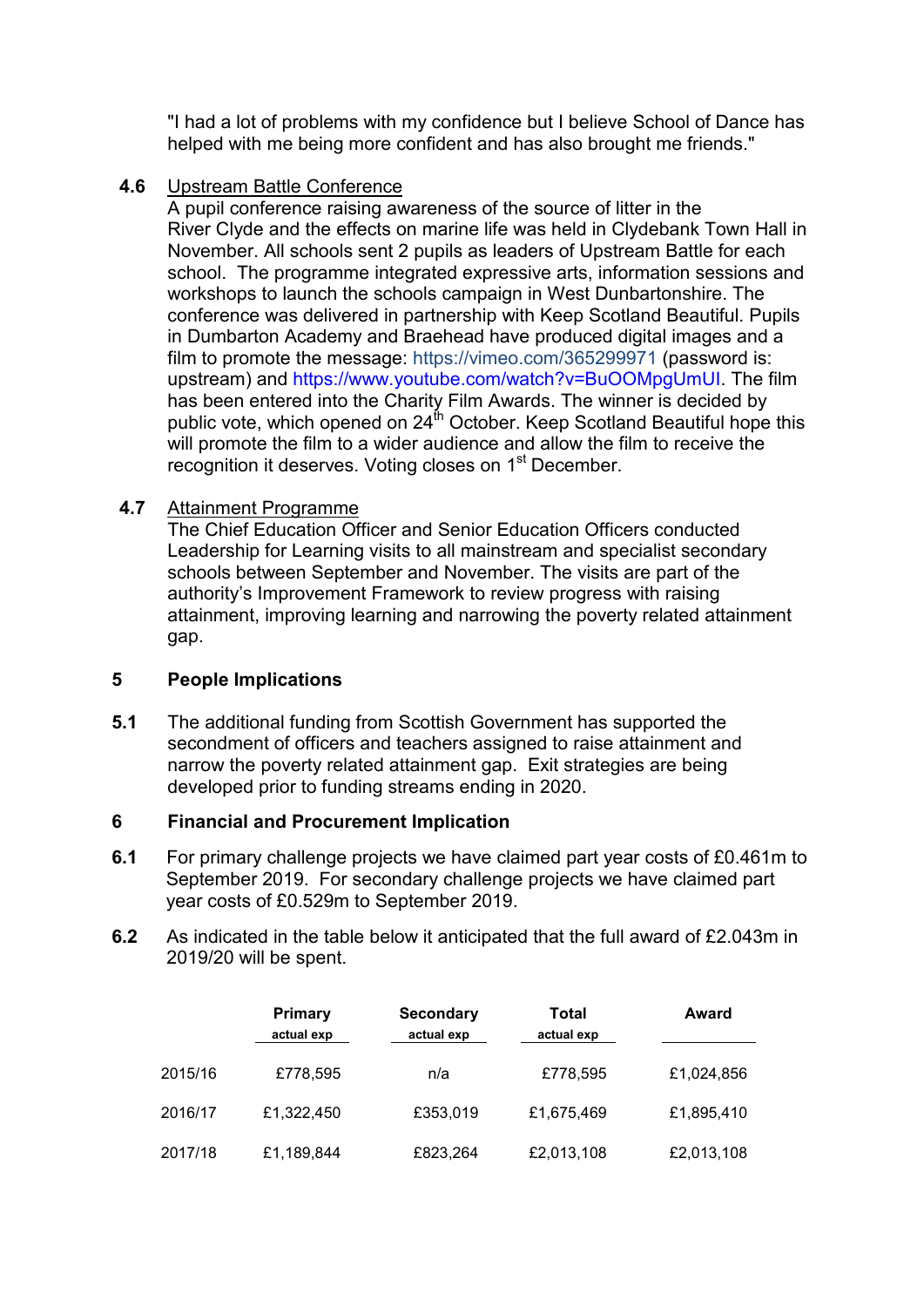| 2018/19 | £1,167,572                | £876,243                    | £2,043,815       | £2,043,815 |
|---------|---------------------------|-----------------------------|------------------|------------|
|         | <b>Primary</b><br>est exp | <b>Secondary</b><br>est exp | Total<br>est exp | Award      |
| 2019/20 | £944,691                  | £1,099,124                  | £2,043,815       | £2,043,815 |
|         | £5,403,152                | £3,151,650                  | £8,55,802        | £9,021,004 |

**6.3** There are no procurement implications arising from this report

## **7. Risk Analysis**

- **7.1** Failure to implement an authority-wide strategy to raise attainment and secure improvement will disadvantage our young people and may become a reputational risk to the Council
- **7.2** The Committee will be provided with regular update reports advising of progress.

## **8 Equalities Impact Assessment (EIA)**

**8.1** There was no requirement to undertake an EIA for the purposes of this report as it is providing an update to Committee.

## **9 Consultation**

- **9.1** A meeting has taken place with our link officer in Corporate Communications to alert them to the national project and to discuss how we promote this good news for West Dunbartonshire. Subsequently, there has been positive coverage of the project in the local media.
- **9.2** Legal Services and the Section 95 Officer have been consulted in relation to the content of this report.
- **9.3** In developing these proposals there has been consultation with Education Scotland, the Scottish Government and parent councils.

## **10 Strategic Assessment**

**10**.**1** This report reflects the Council's 2017-2022 overarching priority to reduce inequalities for the people of West Dunbartonshire which supports improved outcomes for all learners in our community.

Laura Mason Chief Education Officer